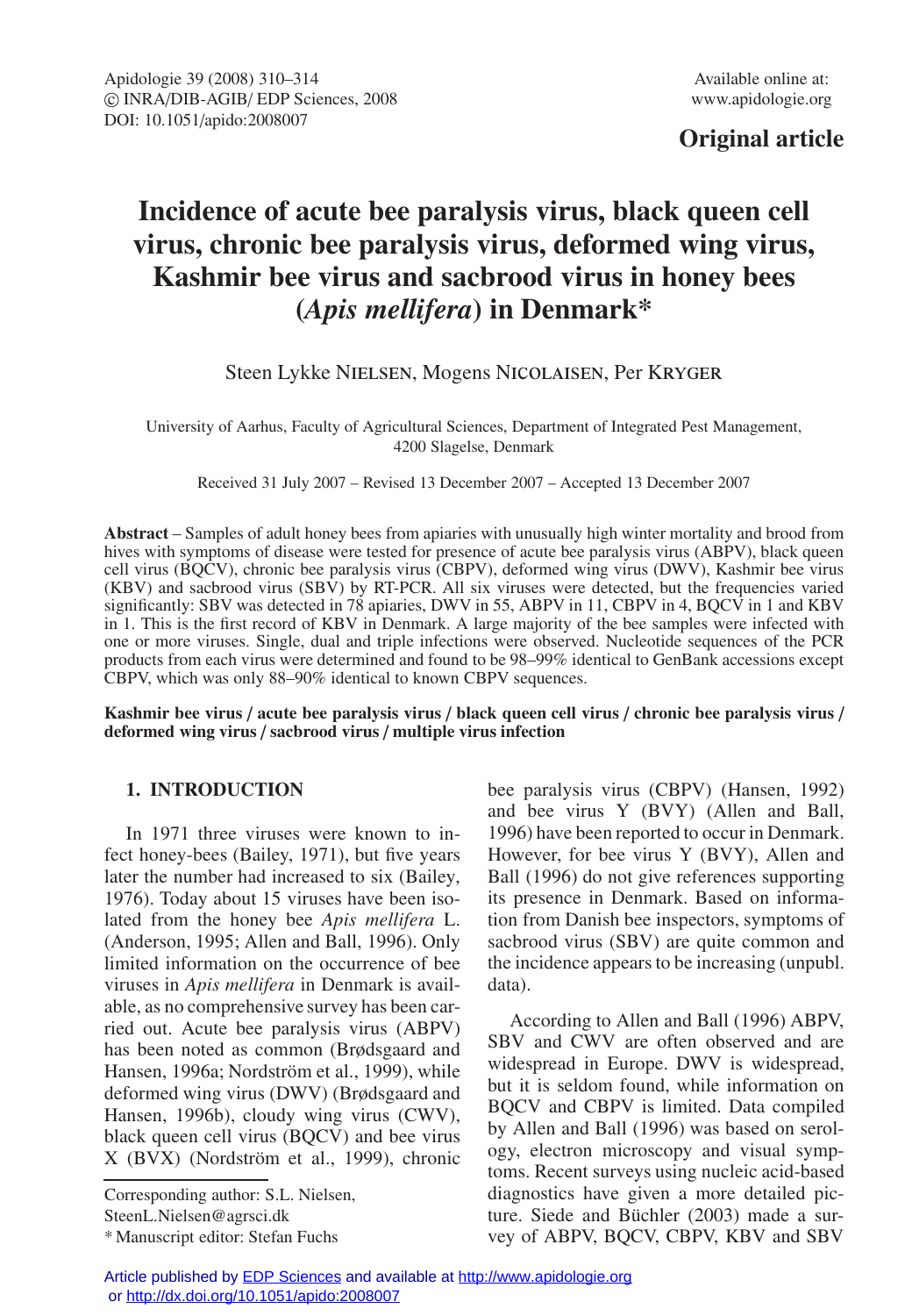in the Hessen region in Germany and recorded three of the viruses: ABPV, BQCV and SBV. Tencheva et al. (2004) studied the occurrence and distribution of six bee viruses in 36 apiaries in France, namely ABPV, BQCV, CBPV, DWV, KBV and SBV. In Europe, KBV has been recorded in Spain (Allen and Ball, 1995), France (Tencheva et al., 2004), Germany (Siede and Büchler, 2004), Luxemburg (Siede et al., 2005) and the United Kingdom (Ward et al., 2007). KBV is the most virulent of all known honey bee viruses (Bailey and Woods, 1977; Allen and Ball, 1995).

A survey based on the RT-PCR methods published by Tentcheva et al. (2004) (ABPV, BQCV, CBPV, DWV, KBV) and Grabensteiner et al. (2001) (SBV) was carried out in Denmark, as these viruses probably are the most important in Europe. The present survey is based on honey bee samples from apiaries with unusually high winter mortality or other suspicion of virus disease.

The mite *Varroa destructor* (Oudemans) is associated with spread of some bee viruses. *V destructor* was first recorded in Denmark in 1984, but only became widespread in the 1990's (Brødsgaard et al., 1996a).

#### **2. MATERIALS AND METHODS**

#### **2.1. Bee samples**

Samples of adult bees or brood from apiaries with unusually high mortality during winter, or from hives with other suspicion of disease outbreak were provided by Danish beekeepers. Samples from the Department of Integrated Pest Management (University of Aarhus)'s own bee hives were included. All samples could be referred to geographic locality. All samples were stored at –20 ◦C before RNA extraction. Honey bees known to be infected with ABPV, BQCV, CBPV, DWV, KBV and SBV were kindly provided by Dr. L. Gauthier from University Montpellier II (France).

#### **2.2. Sample preparation, RNA extraction and RT-PCR analysis**

Single bees or larvae were crushed in a mortar or in a microtube with liquid nitrogen. Total RNA was purified using NucleoSpin RNA II kit (Macherey-Nagel, Düren, Germany) according to the manufacturer's instructions and stored at –80 ◦C.

Synthesis of cDNA and PCR amplification was performed using a OneStep RT-PCR kit (QIAGEN, Hilden, Germany). Four µL template RNA were mixed with 10  $\mu$ L 5  $\times$  OneStep RT-PCR buffer,  $10 \mu L$  5  $\times$  Q-solution, 2  $\mu$ L dNTP-mix, forward and reverse primers at a final concentration of 0.6 µM, 2 µL OneStep RT-PCR enzyme mix and water to a final volume of 50 µL. The primer pairs used are shown in Table I.

The reaction was performed in a GeneAmp PCR System 9700 thermal cycler (PE Applied Biosystems, Foster City, USA) using the following thermal profile: 30 min at 50 ◦C and for 5 min at 94 ◦C followed by 35 amplification cycles (30 s at 94  $°C$ , Y s at  $X °C$ , 60 s at 72 °C) finishing with 7 min at 72  $°C$ . The factors X and Y were variable for the six viruses and are shown in Table I. The PCR products were analysed by electrophoresis in a 1.5% agarose gel. All samples were tested for the presence of all six viruses.

To confirm the identity of the PCR product, representative samples from the virus amplifications were sequenced (MWG-Biotech AG, Germany) and the sequences were blasted against the GenBank database.

## **3. RESULTS**

In total, 96 apiaries were examined for the presence of six viruses (ABPV, BQCV, CBPV, DWV, KBV and SBV) using RT-PCR. All six viruses were detected, but the frequencies were highly different. SBV was detected in 78 apiaries, DWV in 55, ABPV in 11, CBPV in 4 and BQCV and KBV in one apiary each. A large majority of the bee samples were infected with more than one virus. The number and combinations of multiple infections detected are shown in Table II. The results show that multiple infections are commonly observed. Thirty-nine of the samples were infected with both DWV and SBV. Two other dual and four triple infection combinations were recorded. For DWV, multiple infections were recorded in 52 out of 55 total records and for SBV the results were 41 multiple infections out of 78 records.

The nucleotide sequences of PCR products from the six viruses were determined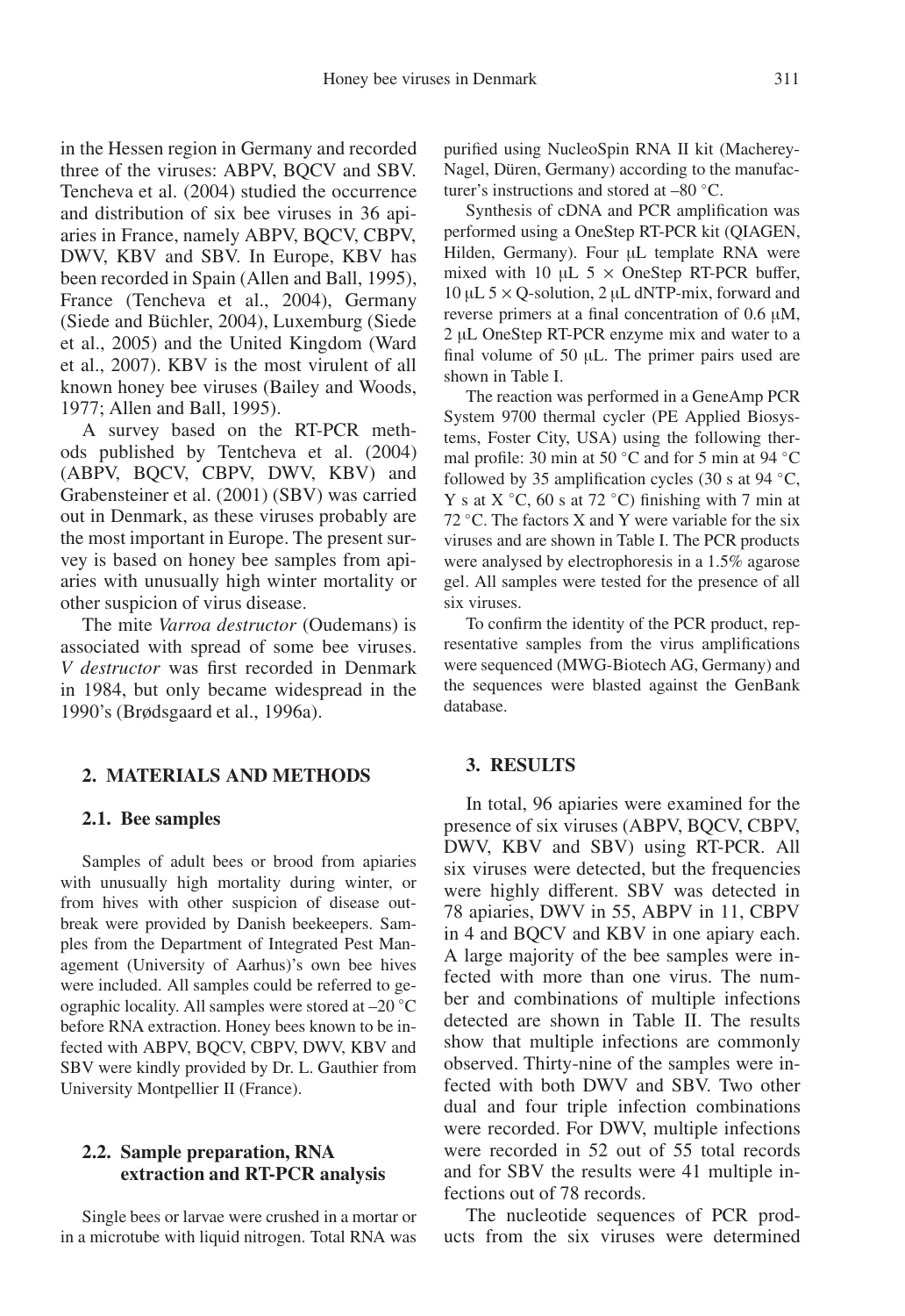| Virus       | Primers $(5' - 3')$          | Product   | Parameters for the      |
|-------------|------------------------------|-----------|-------------------------|
|             |                              | length bp | RT-PCR program of       |
|             |                              |           | the thermal cycler*     |
| <b>ABPV</b> | <b>TGAGAACACCTGTAATGTGG</b>  | 452       | $X = 56$ °C, $Y = 45$ s |
|             | ACCAGAGGGTTGACTGTGTG         |           |                         |
| <b>BOCV</b> | GGACGAAAGGAAGCCTAA AC        | 424       | $X = 60$ °C, $Y = 30$ s |
|             | ACTAGGA AGAGACTTGCACC        |           |                         |
| <b>CBPV</b> | AGTTGTCATGGTTA ACAGGATACGAG  | 455       | $X = 60$ °C, $Y = 30$ s |
|             | TCTA ATCTTAGCACGA A AGCCGAG  |           |                         |
| <b>DWV</b>  | <b>TTTGCAAGATGCTGTATGTGG</b> | 395       | $X = 56$ °C, $Y = 45$ s |
|             | GTCGTGCAGCTCGATAGGAT         |           |                         |
| <b>KBV</b>  | <b>GATGAACGTCGACCTATTGA</b>  | 393       | $X = 56$ °C, $Y = 45$ s |
|             | <b>TGTGGGTTGGCTATGAGTCA</b>  |           |                         |
| <b>SBV</b>  | <b>ACCACCCGATTCCTCAGTAG</b>  | 487       | $X = 56$ °C, $Y = 45$ s |
|             | CCTTGGAACTCTGCTGTGTA         |           |                         |

**Table I.** The primers and the amplification cycles used for the RT-PCR analysis of six honey bee viruses. (All primers: Tentcheva et al., 2004 except SBV: Grabensteiner et al., 2001).

\* The general RT-PCR program of the thermal cycler is 50 ◦C/30 min, 94 ◦C/5 min, (94 ◦C/30 s, X ◦C/Y s, 72  $\degree$ C/60 s)  $\times$  35 cycles, 72  $\degree$ C/7 min.

**Table II.** The numbers of single and multiple virus infections and the combinations of multiple virus infections. ABPV: Acute bee paralysis virus, BQCV: black queen cell virus, CBPV: chronic bee paralysis virus, DWV: deformed wing virus, KBV: Kashmir bee virus, SBV: sacbrood virus.

| Virus combination  | Number of samples |  |
|--------------------|-------------------|--|
| Single infection   |                   |  |
| SBV                | 27                |  |
| DWV                | 3                 |  |
| <b>ABPV</b>        | 1                 |  |
| <b>CBPV</b>        |                   |  |
| Dual infections    |                   |  |
| $DWV + SBV$        | 39                |  |
| $DWV + ABPV$       | 1                 |  |
| SBV + ABPV         | 1                 |  |
| Triple infections  |                   |  |
| $DWV + ABPV + SRV$ | 7                 |  |
| $DWV + CPV + SRV$  | 3                 |  |
| $DWV + BOCV + SBV$ |                   |  |
| $DWV + ABPV + KBV$ |                   |  |

and Blast searches in GenBank confirmed the identity of the viruses. The nucleotide sequences of the PCR products of ABPV (acc. No. EF570888), DWV (acc. No. EF570890), KBV (acc. No. EF570891), and SBV (acc. No. EF570887) were 98–99% identical to sequences in the Genbank. The identity for CBPV (acc. No. EF570889) was only 86–88% compared to CBPV sequences in GenBank

whereas the translated hypothetical polypeptide from the PCR product showed 97–99% identity to the CBPV RNA polymerase. Unfortunately, only limited sequence information was obtained for BQCV (not submitted to GenBank), however a 90% hit was found to a BQCV sequence in GenBank, thus verifying the identity of the PCR product.

### **4. DISCUSSION**

BLAST searches confirmed that the six PCR assays all resulted in a virus-specific product. All six viruses were detected in Danish apiaries. However, the incidence of the six viruses in Denmark differed very much from the ones found in France, where DWV was recorded in 97%, SBV in 86%, BOCV in 86%, ABPV in 58%, CBPV in 28% and KBV in 17% of apiaries (Tencheva et al., 2004). The record of KBV is new for Denmark. The low frequency of ABPV in Denmark (14%) is remarkable, not only compared to the French result, but also compared to results from Hessen, Germany, where Siede and Büchler (2003) recorded ABPV in 57% of the apiaries. It also contrasts with the statement of Allen and Ball (1996) that ABPV was very common and widespread in Europe. The reason for the scarcity of ABPV, compared to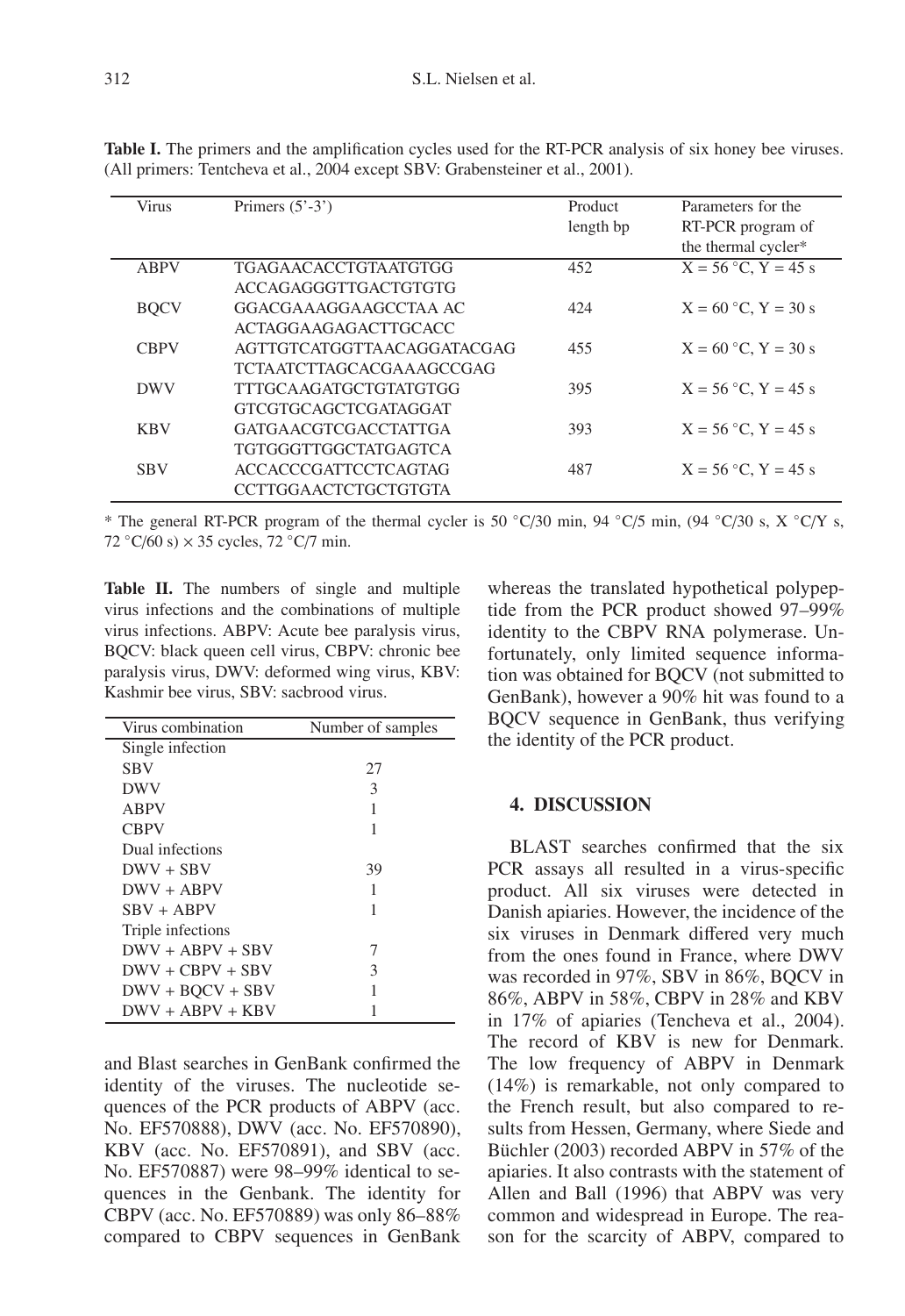previous studies of Danish bees (Brødsgaard and Hansen, 1996a), may reflect different control strategies directed against *V. destructor*. Most Danish beekeepers use organic acids, and their bees have to cope with slightly higher numbers of mites. Therefore, bees susceptible to ABPV may have been selected against for the past decade, and due to frequent occurrence of these mites, may have disappeared, as predicted by Martin (2001). The low incidence of CBPV and BQCV in Denmark deviate from the French results. Three of the four findings of CBPV in Denmark were on the Island of Læsø, on bees identified as *Apis mellifera mellifera*. Out of totally 583 bee colonies of either *A. mellifera mellifera* or *A. mellifera ligustica* that were inspected visually, symptoms of CBPV were seen only on *A. mellifera mellifera*. This subspecies, indigenous to Western Europe, is now rare in the rest of Denmark. In France, where *A. m. mellifera* is common, frequent occurrence of CBPV is recorded (Tentcheva et al., 2004; Gauthier et al., 2007). However, no results on differences in susceptibility to CBPV between the various subspecies have been published. Interestingly, the nucleotide sequence of the PCR product of these Danish isolates were only 88% identical to French CBPV sequences. KBV was found in one honey bee, which was simultaneously infected with ABPV and DWV. This new record of KBV adds to the records of its occurrence in five other European countries. A closer look on the history of the KBV infected apiary did not reveal any clue of the origin.

A high incidence of dual and triple infections was observed. In fact, multiple infections were more common than single infections. Multiple virus infections have been recorded by others. Anderson and Gibbs (1988) found indication of multiple infections with BQCV, KBV and SBV. Evans (2001) and Topley et al. (2005) reported dual-infection with ABPV and KBV and with BQCV and SBV, respectively. Siede and Büchler (2003) reported dual and triple infections with ABPV, BQCV and SBV. Chen et al. (2004) reported mixed infection with SBV and DWV and also triple and quadruple infection with KBV, DWV, SBV and BQCV.

### **ACKNOWLEDGEMENTS**

We gratefully acknowledge Dr. Laurent Gauthier from University Montpellier II, who kindly provided virus infected bee material. We thank Danish beekeepers and bee inspectors, who sent diseased honey bees. The study was financed by the EC honey programme 2004-07 and by University of Aarhus, Faculty of Agricultural Science.

**Fréquence au Danemark du virus de la paralysie aiguë de l'abeille (ABPV), du virus de la cellule noire de reine (BQCV), du virus de la paralysie chronique de l'abeille (CBPV), du virus des ailes déformées (DWV), du virus du Cachemire de l'abeille (KBV) et du virus du couvain sacciforme (SBV) chez l'abeille domestique (***Apis mellifera***).**

#### **infection virale multiple**

**Zusammenfassung** – **Auftreten vom Akute-Bienenparalyse-Virus, Schwarze-Königinnenzellen-Virus, Chronische-Bienenparalyse-Virus, Verkrüppelte-Flügel-Virus, Kaschmir-Bienen-Virus und Sackbrut-Virus bei Honigbienen (***Apis mellifera* **L.) in Dänemark.** Neuere Untersuchungen zur Verbreitung von Bienenviren unter Verwendung molekulargenetischer Diagnosemethoden wurden in Europa lediglich in Frankreich und Deutschland durchgeführt. Um auch für Dänemark einen detaillierten Überblick zu erhalten, wurden adulte Honigbienen von Bienenständen mit außergewöhnlich hoher Wintermortalität sowie Brutwaben von Bienenvölkern mit Krankheitssymptomen mittels RT-PCR auf folgende Viruserkrankungen hin untersucht: folgende Viruserkrankungen hin Akute-Bienenparalyse-Virus (ABPV), Schwarze-Königinnenzellen-Virus Bienen-Virus (KBV), Chronische-Bienenparalyse-Virus (CBPV), Verkrüppelte-Flügel-Virus (DWV) und Sackbrut-Virus (SBV). Die verwendeten Primer und RT-PCR-Verfahren wurden der Literatur entnommen. Alle Proben wurden auf das Vorkommen aller sechs Bienenviren hin analysiert. Um die PCR-Produkte eindeutig zu identifizieren, wurden repräsentative Proben sequenziert und die Sequenzen gegen die GenBank-Datenbank geblasted.

Insgesamt wurden 96 Bienenstände auf das Vorkommen der sechs Bienenviren hin untersucht. Alle sechs Viren wurden nachgewiesen, allerdings in sehr unterschiedlicher Häufigkeit. SBV wurde in 78, DWV in 55, ABPV in 11, CBPV in 4 und BQCV sowie KBV in einem Bienenstand festgestellt. Die Mehrzahl der Bienenproben war von mehr als einem Bienenvirus befallen, wobei Einzel-, Doppel- und Tripelbefall vorkamen.